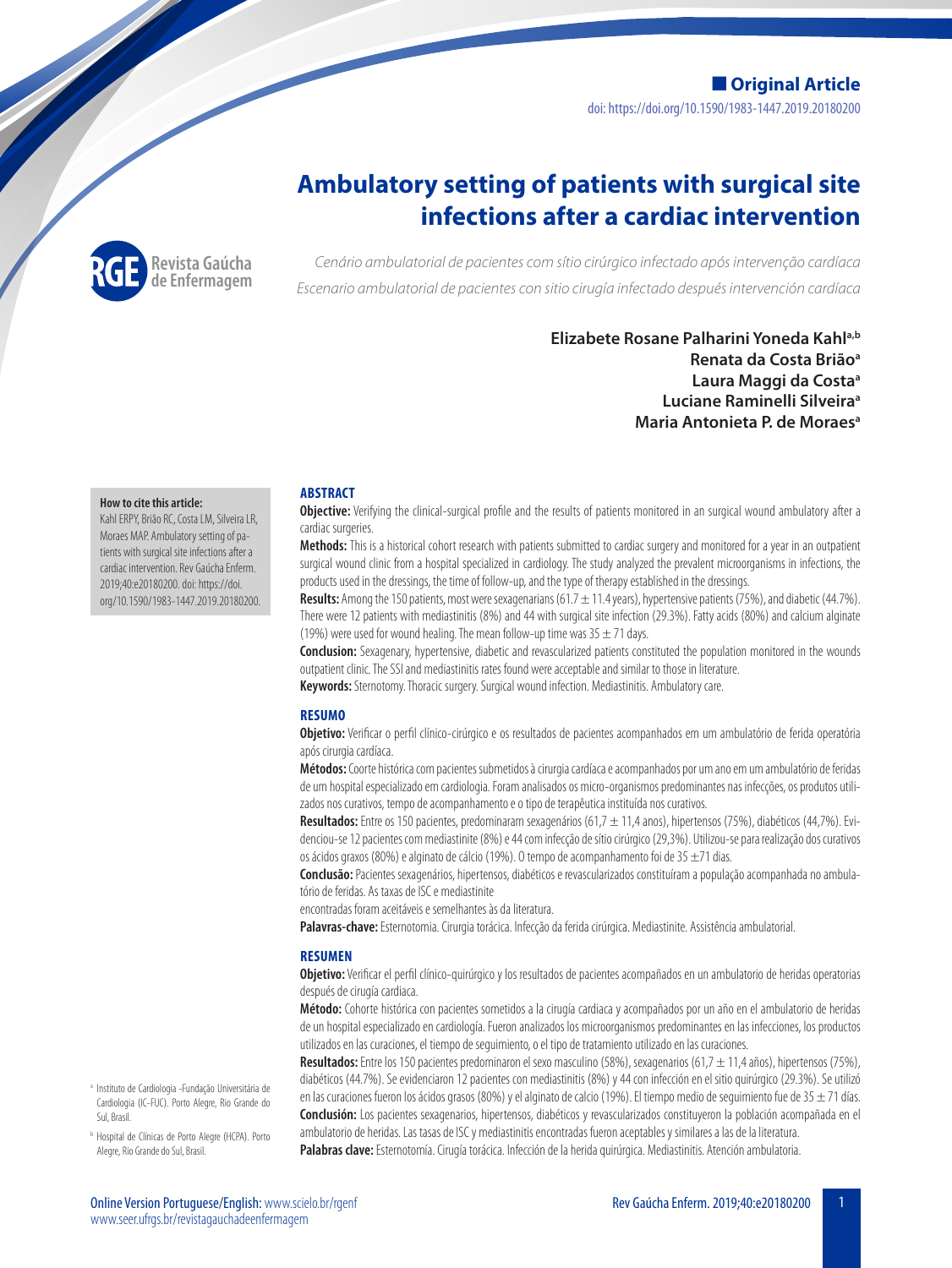# **INTRODUCTION**

Surgical site infections (SSI) are an important challenge in cardiac post-surgery patients, since they have a high impact in the recovery of patients and cause an expressive increase in hospital rates and expenditure, be it due to longer hospitalization times or to the need for interventions(1-2). Studies have pointed out an incidence of 0.9 to 20% of infections in sternum incisions, 25% of superficial infections, 5.8% of mediastinitis and a high mortality rate from this serious complication, varying from 14 to 47%<sup>(3-4)</sup>. The infections can be superficial, in which case they compromise the skin and subcutaneouns tissues, or incisional, when they involve deep soft tissues<sup>(5)</sup>.

Different predictors for the risk of infection have been identified in previous studies, among which are the presence of diabetes mellitus (DM), chronic obstructive pulmonary disease, obesity, repeated surgical interventions, multiple transfusion, advanced age, malnutrition, smoking, prolonged hospitalization, inadequate skin cleansing, and the use of broad-range antibiotics<sup>(6-7)</sup>.

Strategies for the prevention and treatment of SSIs have been frequently discussed, especially those targeted at populations at risk, such as elder patients and those with chronic an critical diseases. Many resources and therapies for the dressing of surgical wounds (SW) are commercially available, and have often been successful when associated to assistance protocols developed and standardized by health teams, together with the professionals which act in the control of hospital infections (HIC) $(8-9)$ .

Periodic surveillance of surgical patients after hospital discharge has also been showing itself as increasingly relevant for the early detection of signs of infection, since more than 50% of SSIs manifest from the 7th to the 14th day after discharge, not to mention the problem of undernotification<sup>(10)</sup>. The monitoring of this risk group, by professionals trained specifically for recognizing SSIs, brings benefits to planning and to interventions whose priority is defined according to the individual needs of each patient, improving their prognostic and diminishing the costs from re-hospitalizations<sup>(11-12)</sup>.

Considering this setting, individual ambulatory follow-up after cardiac surgeries for patients with multiple clinical conditions, with slower cicatrizations, is essential to identify early the signs of infection, while also monitoring these lesions and the immediate surgical results. This study was designed, considering the issues mentioned, with the objective of verifying the clinical-surgical profile and the results of patients whose cases were followed in an ambulatory for wound dressings after cardiac surgeries.

# **METHODOLOGY**

This is a historic cohort study with patients who underwent cardiac surgeries and were monitored for one year in the wound dressing ambulatory of a hospital specializing in cardiology. The study included adults aged  $\geq$  18 years old, from both genders, who underwent myocardium revascularization surgeries (MRS), valve-related surgeries, or the placing or exchange of implantable electronic cardiac devices (IECD), which were referred to ambulatory monitoring.

This study was executed in the nursing unit for cardiac surgery wound dressing. Patients who were referred to said unit during discharge or up to 30 days after the intervention, and presented early signs of dehiscence from SW or SSI, were cared for there. Nursing consultations and wound dressing are conducted by a nurse from the skin lesions team of the institution, by a resident nurse and by a nursing technician. From an institutional protocol of infection prevention adopted by the skin lesions team and the evaluation of the professionals, the adequate therapeutic conduct for treating the wound is defined, as well as the interval between each wound dressing. More critical cases that require the use of antibiotic therapy or broad surgical debridement are evaluated by the team's cardiovascular surgeon.

The institution's protocol of prevention of infections in surgical sites prescribed the use of the SSI prevention bundle, a group of measures to be applied together to obtain better results than they would when applied separately. This bundle was, in summary, characterized by six items, which are: antiseptic pre-surgery bath with chlorexidine 2%, a substance which has anti-microbial residual action that lasts for up to six hours; the application of pure chlorexidine in the perineal area, since the gastrointestinal tract has many micro-organisms that tend to colonize the skin; epilating with an adequate electrical device immediately before the surgical procedure, inside the surgical room; the maintenance of normothermia (temperature equal or higher than 36º); the maintenance of glycemia below 200mg/dl, to be measured at 6 a.m. in the first post-surgery day, and at 6 a.m. into the second post-surgery day; the use of surgical prophylactic antibiotics, with cefuroxime 1.5g infused into the anesthetic induction up to 30 minutes before incision. In the post-op, the antibiotic should be maintained at a dosage of 750mg every 8 hours, for 48 hours. Also, as an alternative for patients allergic to penicillin and cephalosporin, the use of clindamycin 900mg, every 8 hours for 24 hours, is recommended. The use of mupirocin in the perinasal area every 12 hours in the day before surgery and the continued use of this dosage for 5 days<sup>(13)</sup>.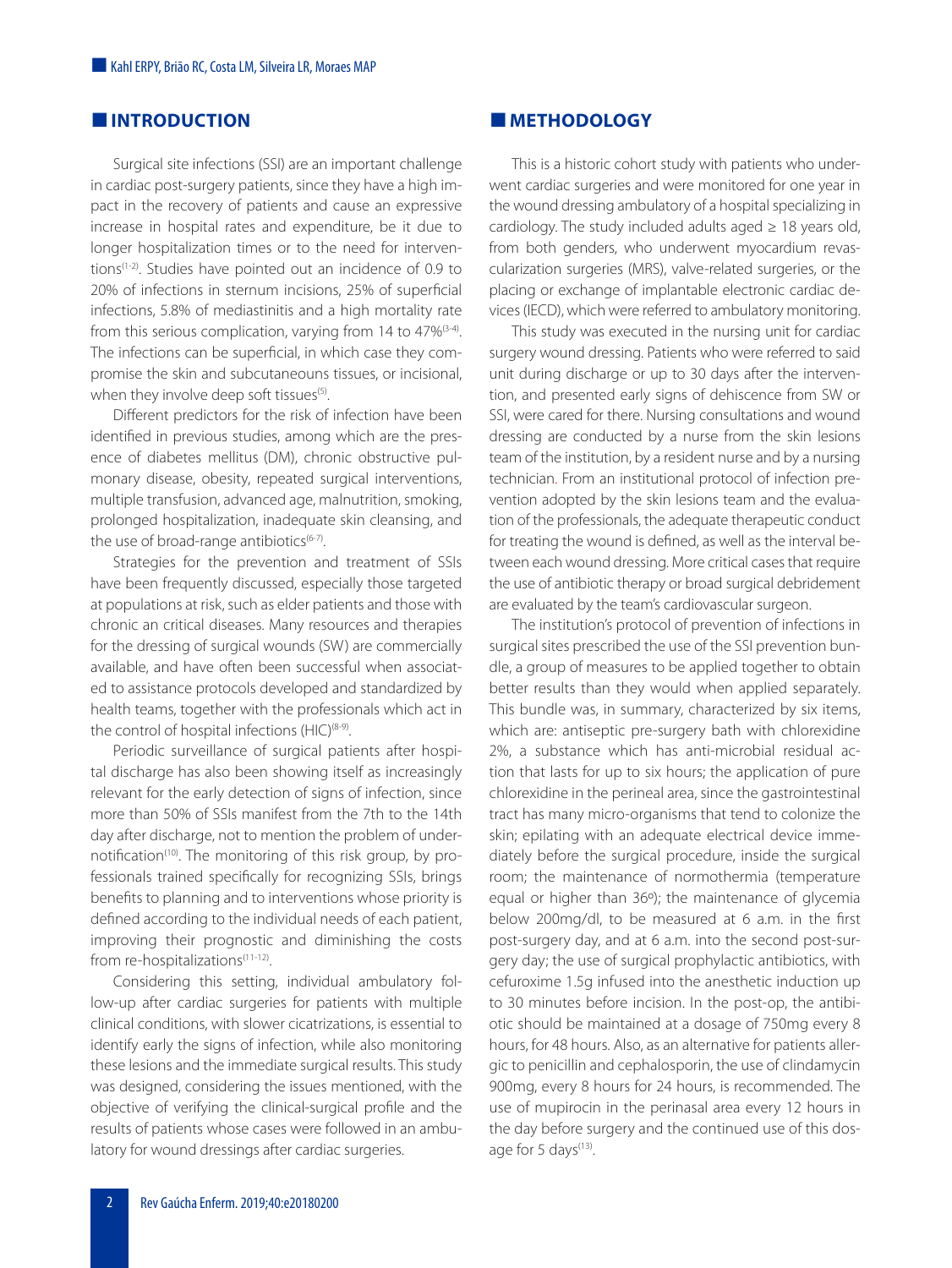A database was elaborated with the sociodemographic, clinical, and lesion-related variables, such as location and characterization of the SW, predominant micro-organisms, products used in the caring of wounds, antibiotics being used, and the duration of wound healing and of outpatient monitoring.

The evaluated outcomes were SSI and mediastinitis. The SSI was verified according to the infection criteria mentioned bellow<sup>(8)</sup>.

This study considered as superficial incision SSI those that took place in less than 30 days after surgery, involving only the skin and the subcutaneous area, and at least one of the following criteria: purulent drainage of the superficial incision and/or positive culture of secretion or of tissue from the superficial incision, as long as it was got aseptically; superficial incisions deliberately opened by the surgeon which presented symptoms such as pain, increased sensibility, local edema, hyperemia or heat, with the exception of cases with negative results for culture; and a medical diagnostic of infection, also considered to be incisional SSI.

The investigation considered as deep SSIs those that took place within a year from the surgery, whose incisions involved deep soft tissues, such as fascia or muscles, as well as those in which prosthesis were inserted, those whose deep incisions presented purulent drainage — with the exception of organs or cavity —, opening of the wound by the surgeon when axillary temperature was equal or higher than 38º, an increase in local sensitivity, in addition to the presence of abscesses or other evidences indicating that the infection involved deeper parts of the wound identified in a repeated surgery, or in clinical, histopathological and image exams, or diagnostics of deep incisional infection by the assistant physician.

The SSI of organs or cavities were those that took place up to a year after surgery, involving any organ or cavity which was open or manipulated during surgery, with or without the need for prostheses, and attending to at least one of the following criteria: positive culture of secretion or organ/cavity tissue obtained aseptically; presence of an abscess or other evidence that the infection involves deep levels of the wound identified in a repeated surgery, or in clinical, histopathological or image exams, or organ/cavity infection diagnosed by the assistant physician.

This study considered as mediastinitis cases of profound SW infections, with clinical and/or micro-biological evidences of retrosternal involvement, associated to sternum osteomyelitis, with or without instability<sup>(14)</sup>.

This research was developed respecting the Directives and Regulating Norms for researches with Human Beings, according to Resolution 466/2012. It was approved by the

Research Ethics Committee of the Cardiology Institute at the Fundação Universitária de Cardiologia, under protocol 1.563.037. A Term of Medical Data Confidentiality was used, and a commitment was made to only use the information to scientific ends, integrally preserving the anonymity of patients.

Data was analyzed using the statistical software Statistical Package for Social Sciences (SPPS), version 23.0. The continuous variables were described as mean and standard deviation, in the case of those with normal distribution, or as median and percentage 25-75. The categorical variables were described using absolute (n) and relative (%) values. To evaluate the association between the categoric variables, the Chi-square test was used. The significance level was 5%.

## **RESULTS**

This research evaluated 150 patients cared for in the surgical wound unit, most of whom were male (58%), with a mean age of 61.7  $\pm$ 11.4 years old, who were receiving attention through the unified health system (79.3%). The most common comorbidities were: systemic arterial hypertension (74.7%), diabetes mellitus (44.7%), and dyslipidemia (40.7%). The most common surgical intervention was the MRS (79.3%). The mean time of monitoring in the unit for the healing of the wound was  $35 \pm 71$  days. Three deaths took place (2%) during this study. These and other clinical data can be found in Table 1.

#### **Surgical site infections**

The study found that 29.3% of patients had SSI. From these, 45% had thoracic infections, 36% had saphenectomies, and 8% were diagnosed with mediastinitis. This data is presented on Table 2. The use of the institutional infection prevention protocol was recorded on the medical records in nearly all cases of SSI (96%).

Among patients with DM, 46.3% developed SSIs, and 16.4% had it evolve to a mediastinitis, there being a statistically significant difference in the association between thoracic SSIs and DM (p<0.001), as well as in the association between mediastinitis and the presence of DM  $(p=0.002)$ .

#### **Therapeutics for the infected lesions**

Among the patients, 63.3% evolved with a good surgical wound healing, receiving, therefore, ambulatory discharge. 25.3% needed to be re-hospitalized for monitoring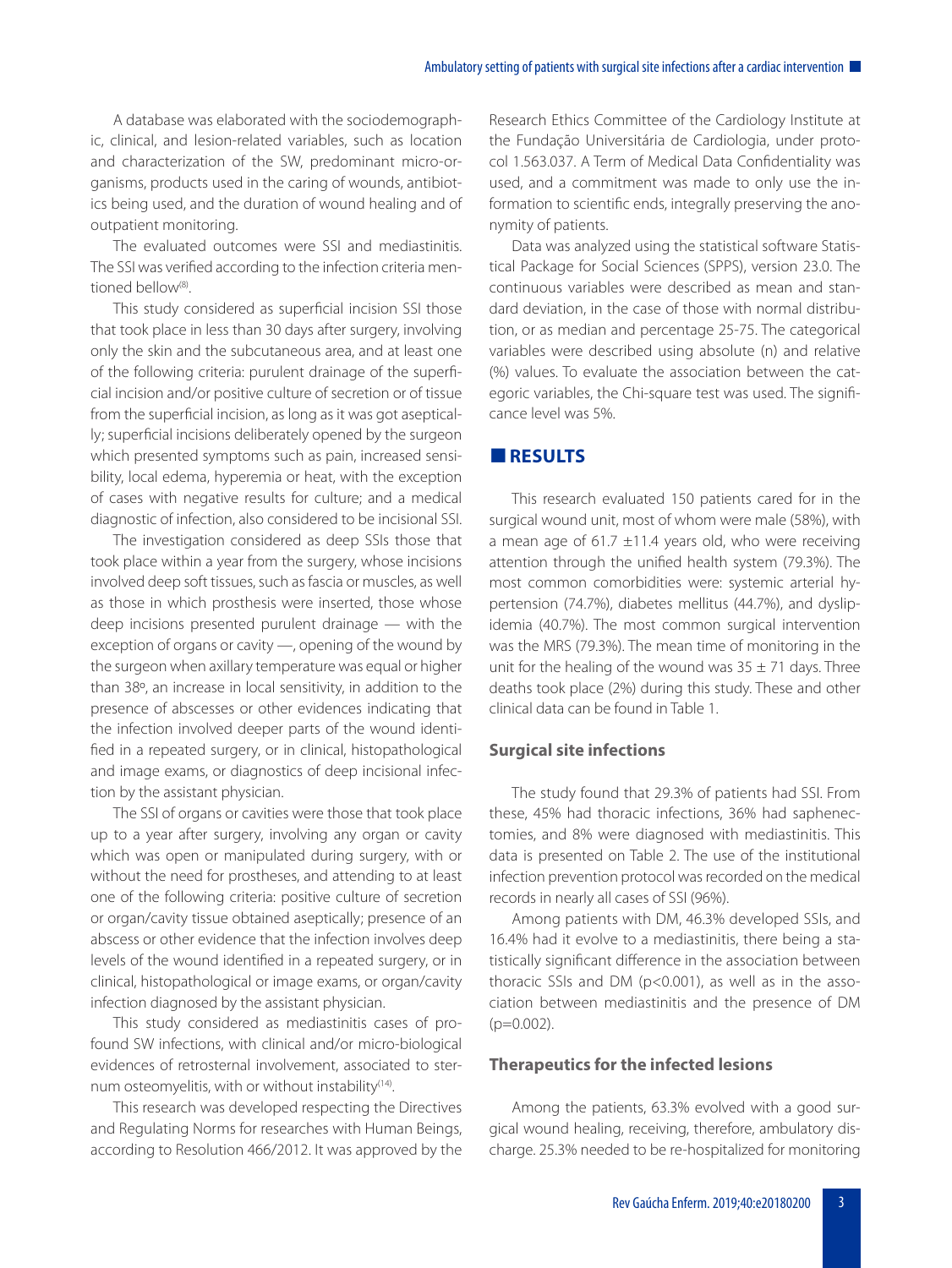and/or surgical re-intervention, while 30% evaded the consultations and 6.7% remained under monitoring.

It was found that 43.2% of SSIs took place with no growth of germs in culture exams. The most common micro-organisms were *Serratia sp* (6.7%) and *Klebsiella Pneumoniae Carbapenemase (KPC)* (4.7%). *Pseudomonas, Enterobacter, Escherichia coli, Acineto sp* and *Proteus* were also found, but less frequently.

The most commonly used products in lesion therapy were dressings containing essential fatty acids (EFA) (80%) and calcium alginate (19.3%). Considering the pharmacological therapeutics used, 22.7% of patients required treatment with only one type of antibiotics; the other cases required two or more antibiotics of different types (77.3%). The most used antibiotics were cefepime (52.3%), piperacillin (36.4%), meropenem (34.1%), vancomycin (27.3%), and oxacillin (22.7%). Other antibiotics, such as sulfamethoxazole, bactrim, clindamycin, ampicillin + sulbactam, norfloxacin, and cefazolin, were used in isolated cases. This data is demonstrated in Charts 1 and 2.

|  | Table 1 - Clinical-surgical profile of the population attended in the outpatient clinic (n=150) |  |  |  |  |  |
|--|-------------------------------------------------------------------------------------------------|--|--|--|--|--|
|--|-------------------------------------------------------------------------------------------------|--|--|--|--|--|

| <b>Variables</b>                                                                      | n (%)                      |
|---------------------------------------------------------------------------------------|----------------------------|
| <b>Male</b>                                                                           | 87 (58)                    |
| Age*                                                                                  | $61.7 \pm 11.4$            |
| <b>Comorbidities</b>                                                                  |                            |
| Arterial hypertension                                                                 | 112(74.7)                  |
| Diabetes mellitus                                                                     | 67(44.7)                   |
| Dyslipidemia                                                                          | 61(40.7)                   |
| Smoker                                                                                | 61(40.7)                   |
| Coronary arterial disease                                                             | 50 (33.3)                  |
| Ischemic heart disease                                                                | 40 (26.7)                  |
| Obesity                                                                               | 31 (20.7)                  |
| Chronic pulmonary obstructive disease                                                 | 11(7.3)                    |
| Renal failure                                                                         | 7(4.7)                     |
| Family history of DAC                                                                 | 7(4.7)                     |
| <b>Surgeries</b>                                                                      |                            |
| Myocardium revascularization                                                          | 119 (79.3)                 |
| Mammary myocardium revascularization                                                  | 99 (66)                    |
| Mitral or Aortic Valve                                                                | 26 (17.3)                  |
| <b>IECD</b><br><b>Re-interventions</b>                                                | 11(7.3)<br>11(7.4)         |
| Length of surgery (hours) *<br>Length of monitoring in the outpatient clinic (days) * | $5.0 \pm 1.2$<br>$35 + 71$ |

Source: Research data, 2018. \* Variables expressed as mean/standard deviation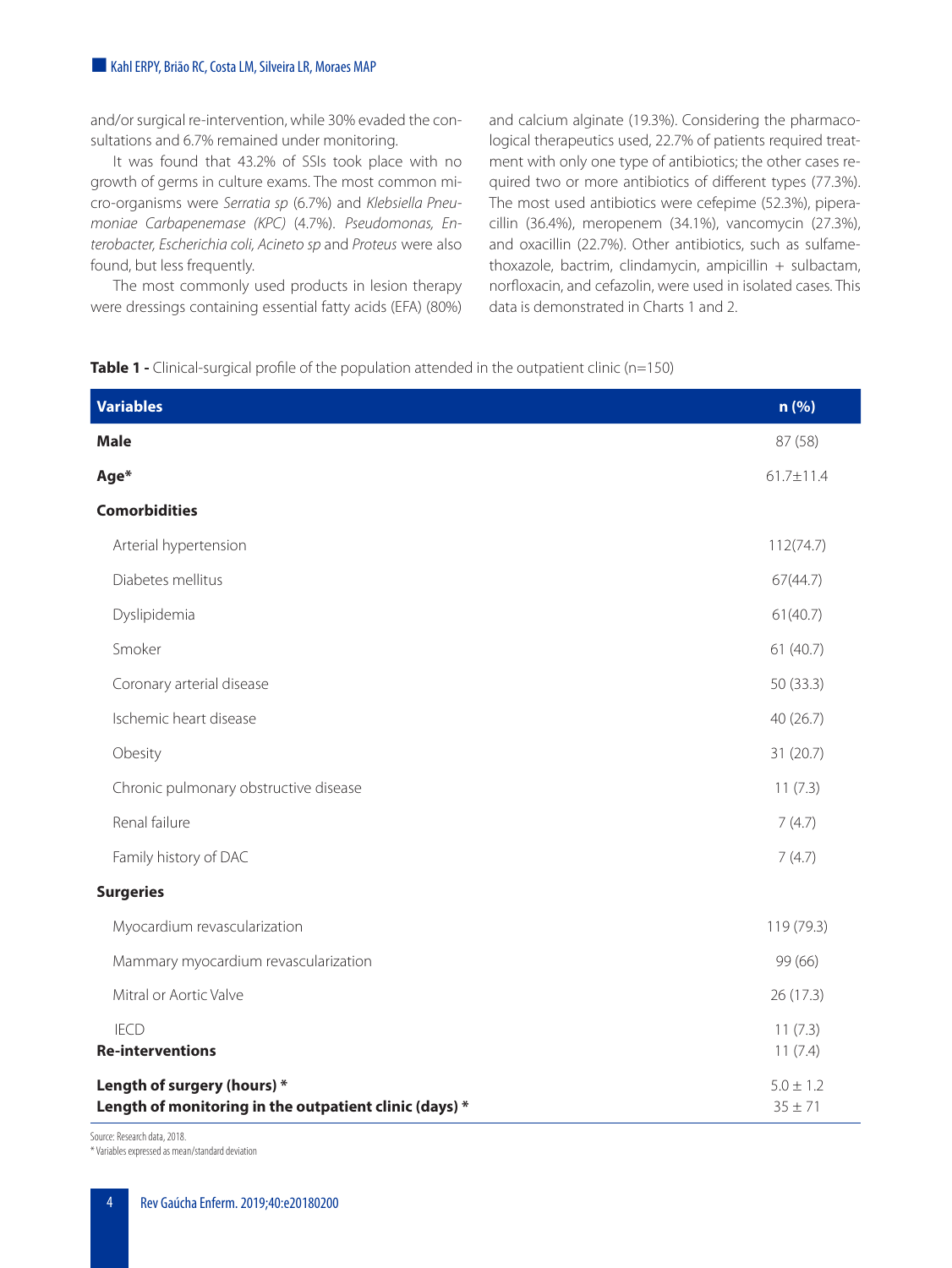## **Table 2 -** Location of SWs and characterization of SSIs. (n=150)

| <b>Variables</b>                 | n(%)      |
|----------------------------------|-----------|
| <b>SW location</b>               |           |
| <b>Sternotomy (thoracic)</b>     | 20(45)    |
| <b>Saphenectomy (lower limb)</b> | 16(36)    |
| MP/CDI insertion                 | 8(18)     |
| <b>Surgical site infection</b>   | 44 (29.3) |
| Superficial                      | 25(16.7)  |
| Deep                             | 11(7.3)   |
| Organ or cavity                  | 9(6)      |
| <b>Mediastinitis</b>             | 12(8)     |

Source: Research data, 2018.

Variables expressed as mean/standard deviation PM: pacemaker ICD: Implantable cardioverter defibrillator



# Micro-organisms in the SSIs

**Chart 1 -** Micro-organisms related to the SSI in the population analyzed (n=44) Source: Research data, 2018.



**Chart 2 - Products used in the dressings (n=150)** Source: Research data, 2018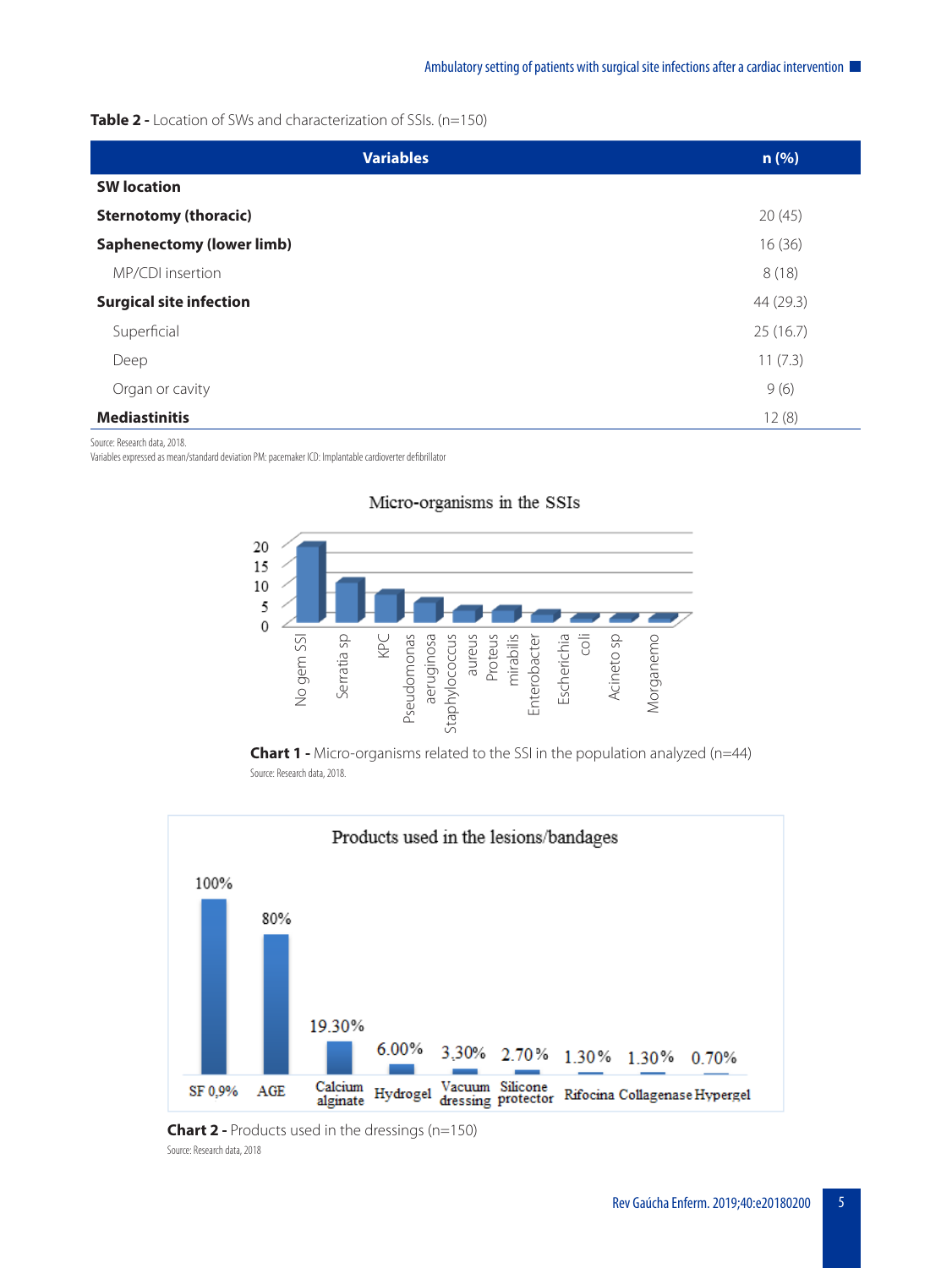# **DISCUSSION**

In the clinical centers where this study was developed, all patients admitted for surgical interventions undergo a prophylactic protocol, which is guided by nurses who use chlorexidine as a body antiseptic, and epilate their thorax, fists and legs immediately before the intervention. Mupirocin is applied in the nose to prevent *Staphylococcus aureus* infections, operation site asepsis is carried out, as well as a rigorous trans-surgery glycemic control. However, despite the careful use of the protocol standardized by the health team, they cannot completely prevent the patients from said complications, since sternotomies are multi-factoral resultants, and the best strategy to avoid them will always be prevention.

This study found that 29.3% of patients developed SSI, and in 8% of cases it evolved into mediastinitis. Literature data, with similar populations, show SSI rates from 4.3% to 19.1%, and mediastinitis rates from 1 to 20%(15-17). The comorbidities identified among these cases that can be risk factors are: smoking, SAH, obesity, and DM. Stress-induced hyperglycemia and high post-surgery rates of glycated hemoglobin, even among patients with no previous diagnostic of this disease, contribute to increase the number of infections, leading to a worst prognosis and to an increase in cardiovascular morbi-mortality, making an adequate glycemic control essential. The same is true for smoking, which is, even in isolation, associated to SSI development<sup>(14,17)</sup>. Similarly, other authors reiterate that obesity and smoking are important predictors of complications, making worst clinical outcomes more likely in the short and long terms, and being determinant in pulmonary complications. An age > 70 years old, metabolic diseases, and some surgical intervention related factors do the same, as do surgeries lasting for more than 3 hours, long periods of extra-corporeal blood circulation, and major thoracic surgeries<sup>(18)</sup>.

SW infections from CRM were the most common, with a predominance of superficial lesions both in sternotomies and in saphenectomies. The wound treatment includes clinical and surgical methods, and wound dressing is the most common clinical treatment for tissue reparation. Currently, there are many bandages available that include active agents which can aid in this process, and a continuous assessment of the evolution of healing stages must be made for a correct usage. The most commonly used products in this practice were bandages based on essential fatty acids and calcium alginate. The EFA promotes chemotaxes and angiogenesis keeps the mean moisturized, and accelerates the process of tissue granulation. Calcium alginate

aids in the process of autolytic debridement, with a great capacity for absorption, in addition to also keeping the mean moist, which is necessary for healing. In addition, calcium alginate is indicated for cavity wounds, and bandages should be exchanged every 24 hours in infected wounds; in lesions with low exudation, the exchange can be done every 48 to 72 hours, allowing the patient to be more comfortable and to go with less frequency to the hospital service to exchange the bandages<sup>(19)</sup>.

In the setting of this ambulatory, other products are also used for debridement, granulation, and to prevent maceration in the borders of the wound. Patients are also received after the use of negative pressure therapy (vacuum dressings) to prepare the wound bed, as a continuation to the treatment. In the cases found here, most patients needed to be treated with two or more antibiotics, and the most common micro-organisms in SSIs were *Serratia sp* and *KPC*. These findings are similar to those of other authors<sup>(20)</sup>. A previous study with patients who underwent transplantations in the same institution of this research found 5.6% of infections in surgical incisions, and the *Staphylococcus aureus* was the most common etiological agent. Micro-organisms are mutant, but an explanation for the change of etiological agent in the population, from the previous study to this one, may be the implantation of the SSI prevention protocol, which was carried out after the evidences involving transplant patients came to light. This protocol reiterates the use of topic (nasal) mupirocin, to prevent infections caused by this germ. It also makes it mandatory to epilate the patient within the surgical center itself, immediately before surgical intervention.

This investigation leads to believe that strategies that allow for a continued care after hospitalization, in this case, with continuous evaluations and positive reinforcements related to healing and to the adequate therapies, can contribute for a better performance of patients in their selfcare, while minimizing the exacerbation of infections and, consequently, the rate of re-hospitalizations.

## **CONCLUSION**

The results found in this study make it possible to conclude that male, sexagenarian, hypertensive, diabetic, and revascularized patients are the population who most commonly undergo cardiovascular diseases, and who, therefore, is more monitored in this wound dressing Institution in the south of Brazil than any other. SSI and mediastinitis rates found were acceptable and similar to those in literature. Specialized follow-up and the dressing of surgery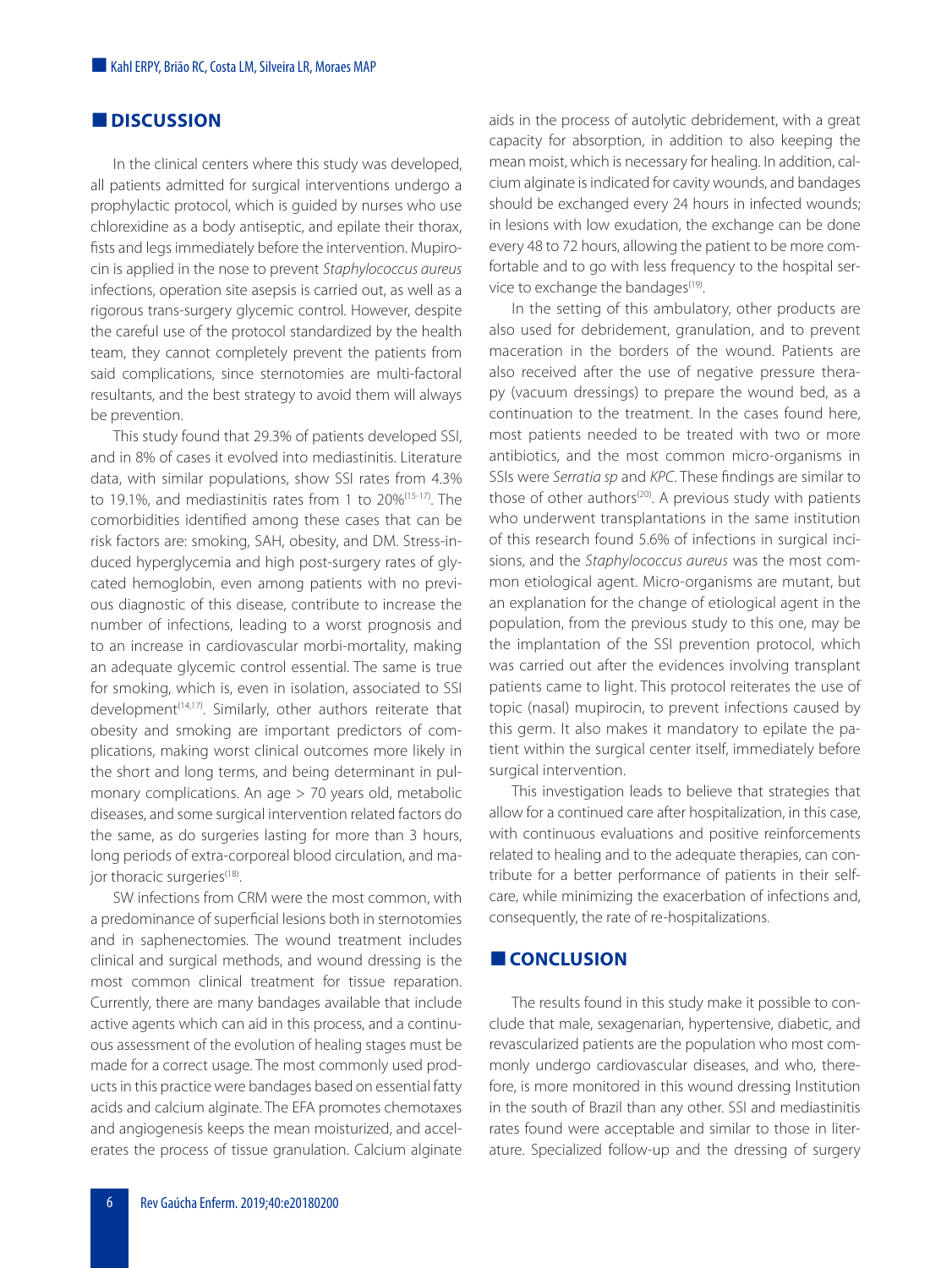wounds with specific products enabled an effective healing of the wounds.

Early recognition of infection signs is essential, for patients, family members, as well as for health teams, to minimize their severity, and to define and use available therapies to prevent re-hospitalizations.

Since this study is a historic cohort, it had as a limitation the shortcomings of medical record registers made by health professionals, which sometimes were incomplete or non-existing. Even undernotification may have taken place in some cases. However, these findings are relevant for clinical practice, since they reiterate the relevance of infection control for surgical wounds in all stages of hospitalization. Prospective studies made by multi-professional skin lesion teams, with standardized protocol, are necessary, as tools for clinical practice.

The actions of nurses in the assistance, from complete medical records to evaluations of the aspect and dimension of lesions, in addition to their deepness, the presence of exudate, phlogistic signs, and the healing evolution according to the therapy used, coupled with the surgical team and to the control of hospital infections, are extremely important to minimize the growth of these different germs, as well as to keep the protocols of SSI preventions active in the health services. Clinical practice must include systematic nursing interventions to inhibit factors that can worsen infections, while diminishing the odds of negative outcomes from diseases, whatever the situation and setting.

This study resulted from a monograph submitted as a requirement for obtaining the degree of Specialist in the Multidisciplinary Integrated Residence Program in Health: Nursing in Cardiology, at the Fundação Universitária de Cardiologia/Instituto de Cardiologia do Rio Grande do Sul(21).

# **REFERENCES**

- 1. Sasaki VDM, Romanzini AE, Jesus APM, Carvalho E, Gomes JJ, Damiano VB. Vigilância de infecção de sítio cirúrgico no pós-alta hospitalar de cirurgia cardíaca reconstrutora. Texto Contexto Enferm. 2011;20(2):328-32. doi: [https://doi.](https://doi.org/10.1590/S0104-07072011000200015) [org/10.1590/S0104-07072011000200015](https://doi.org/10.1590/S0104-07072011000200015).
- 2. Peñalver-Monpán MD, Saturno-Hernández PJ, Fonseca-Miranda Y, Gama ZAS. Assessment of protocols for surgical-site preparation in a regional network of hospitals. Rev Lat-Am Enfermagem. 2012;20(2):316-24. doi: [https://doi.](https://doi.org/10.1590/S0104-11692012000200014) [org/10.1590/S0104-11692012000200014](https://doi.org/10.1590/S0104-11692012000200014).
- 3. Assunção TP, Pontes BCD, Damasceno CAV. Prevalence of myocardium revascularization wound infections surgery. Rev Bras Cir Cardiovasc. 2011;26(1):43-6. doi:<https://doi.org/10.1590/S0102-76382011000100010>.
- 4. Ledur P, Almeida L, Pellanda L.C, Schaan BD. Predictors of infection in post-coronary artery bypass graft surgery. Rev Bras Cir Cardiovasc. 2011;26(2):190-6. doi: <https://doi.org/10.1590/S0102-76382011000200008>.
- 5. Berríos-Torres SI, Umscheid CA, Bratzler DW, Stone EC, Kelz RR, Reinke CE, et al. Centers for Disease Control and Prevention Guideline for the Prevention of Surgical Site Infection, 2017. JAMA Surg. 2017;152(8):784-91. doi: [https://doi.](https://doi.org/10.1001/jamasurg.2017.0904) [org/10.1001/jamasurg.2017.0904.](https://doi.org/10.1001/jamasurg.2017.0904)
- 6. Tiveron MG, Fiorelli AI, Mota EM, Mejia OAV, Brandão CMA, Dallan LAO, et al. Preoperative risk factors for mediastinitis after cardiac surgery: assessment of 2768 patients. Rev Bras Cir Cardiovasc. 2012;27(2):203-10. doi: [https://doi.](https://doi.org/10.5935/1678-9741.20120035) [org/10.5935/1678-9741.20120035.](https://doi.org/10.5935/1678-9741.20120035)
- 7. Magedanz EH, Bodanese LC, Guaragna JCVC, Albuquerque LC, Martins V, Minossi SD, et al. Risk score elaboration for mediastinitis after coronary artery bypass grafting. Rev Bras Cir Cardiovasc. 2010;25(2):154-9. doi: [https://doi.](https://doi.org/10.1590/S0102-76382010000200005) [org/10.1590/S0102-76382010000200005.](https://doi.org/10.1590/S0102-76382010000200005)
- 8. Agência Nacional de Vigilância Sanitária (BR). Gerência de Vigilância e Monitoramento em Serviços de Saúde. Gerência Geral de Tecnologia em Serviços de Saúde. Critérios diagnósticos de infecção relacionada à assistência à saúde. Brasília: Anvisa; 2013 [citado 2018 abr 10]. Available from: [http://www.saude.](http://www.saude.pr.gov.br/arquivos/File/0SEGURANCA_DO_PACIENTE/modulo2.pdf) [pr.gov.br/arquivos/File/0SEGURANCA\\_DO\\_PACIENTE/modulo2.pdf](http://www.saude.pr.gov.br/arquivos/File/0SEGURANCA_DO_PACIENTE/modulo2.pdf).
- 9. Gallafrio ST, Menezes TT, Monaco Filho F, Alvarez DM, Strabelli TMV, Jatene FB, et al. Analysis of the treatment protocol for sternotomy wound infection after cardiac surgery. Rev Bras Cir Plást. 2017;32(2):194-201. doi: [https://doi.](https://doi.org/10.5935/2177-1235.2017RBCP0031.) [org/10.5935/2177-1235.2017RBCP0031.](https://doi.org/10.5935/2177-1235.2017RBCP0031.)
- 10. World Health Organization. Report on the burden of endemic health care-associated infection worldwide: a systematic review of the literature. Geneva: WHO; 2011 [cited 2018 May 10]. Available from: [https://apps.who.int/iris/](https://apps.who.int/iris/bitstream/handle/10665/80135/9789241501507_eng.pdf;jsessionid=DC21B9F64992) [bitstream/handle/10665/80135/9789241501507\\_eng.pdf;jsessionid=D-](https://apps.who.int/iris/bitstream/handle/10665/80135/9789241501507_eng.pdf;jsessionid=DC21B9F64992)[C21B9F64992A280E7B64124A58D5B06?sequence=1](https://apps.who.int/iris/bitstream/handle/10665/80135/9789241501507_eng.pdf;jsessionid=DC21B9F64992).
- 11. Reis RG, Rodrigues MCS. Post-discharge surgical site infection: occurrence and characterization of general surgery outpatients. Cogitare Enferm. 2017;22(4):e51678. doi: [http://dx.doi.org/10.5380/ce.v22i4.51678.](http://dx.doi.org/10.5380/ce.v22i4.51678)
- 12. Ribeiro JC, Santos CB, Bellusse GC, Rezende VF, Galvão CM. Occurrence and risk factors for surgical site infection in orthopedic surgery. Acta Paul Enferm. 2013;26(4):353-9. doi: <https://doi.org/10.1590/S0103-21002013000400009>.
- 13. Instituto de Cardilogia Fundação Universitária de Cardiologia (BR). Serviço de controle de infecção hospitalar. Protocolo de prevenção de infecção em sítio cirúrgico. Porto Alegre, IC-FUC; 2015.
- 14. Silva-Perez LJ, Benitez-Lopez MA, Varon J, Surani S. Management of critically ill patients with diabetes. World J Diabetes. 2017;8(3):89-96. doi: [https://doi.](https://doi.org/10.4239/wjd.v8.i3.89) [org/10.4239/wjd.v8.i3.89](https://doi.org/10.4239/wjd.v8.i3.89).
- 15. Magalhães MGPA, Alves LMA, Alcântara LFM, Bezerra SMMS. Post-operative mediastinitis in a Heart Hospital of Recife: contributions for nursing care. Rev Esc Enferm USP. 2012;46(4):865-71. doi: [https://doi.org/10.1590/S0080-](https://doi.org/10.1590/S0080-62342012000400012) [62342012000400012.](https://doi.org/10.1590/S0080-62342012000400012)
- 16. Grebim CFL, Silva IMS, Suzuki K, Prado-Palos MA, Barreto RASS. Perfil dos clientes acometidos por infecção de sítio cirúrgico em um hospital de ensino. Rev Panam Infectol. 2015;17(2):76-82.
- 17. Gatti G, Perrotti A, Reichart D, Maschietto L, Onorati F, Chocron S, et al. Glycated hemoglobin and risk of sternal wound infection after isolated coronary surgery. Circ J. 2016;81(1):36-43. doi: <https://doi.org/10.1253/circj.CJ-16-0778>.
- 18. Oliveira EM, De Paula JB. Fatores associados à infecção de sítio cirúrgico em pacientes idosos submetidos à cirurgia cardíaca com esternotomia. Saúde (Santa Maria). 2014;40(1):39-46. doi: https://doi.org/10.5902/223658347894.
- 19. Smaniotto PHS, Ferreira MC, Isaac C, Galli R. Systematization of dressings for clinical treatment of wounds. Rev Bras Cir Plást. 2012;27(4):623-6. doi: [https://](https://doi.org/10.1590/S1983-51752012000400026) [doi.org/10.1590/S1983-51752012000400026](https://doi.org/10.1590/S1983-51752012000400026).